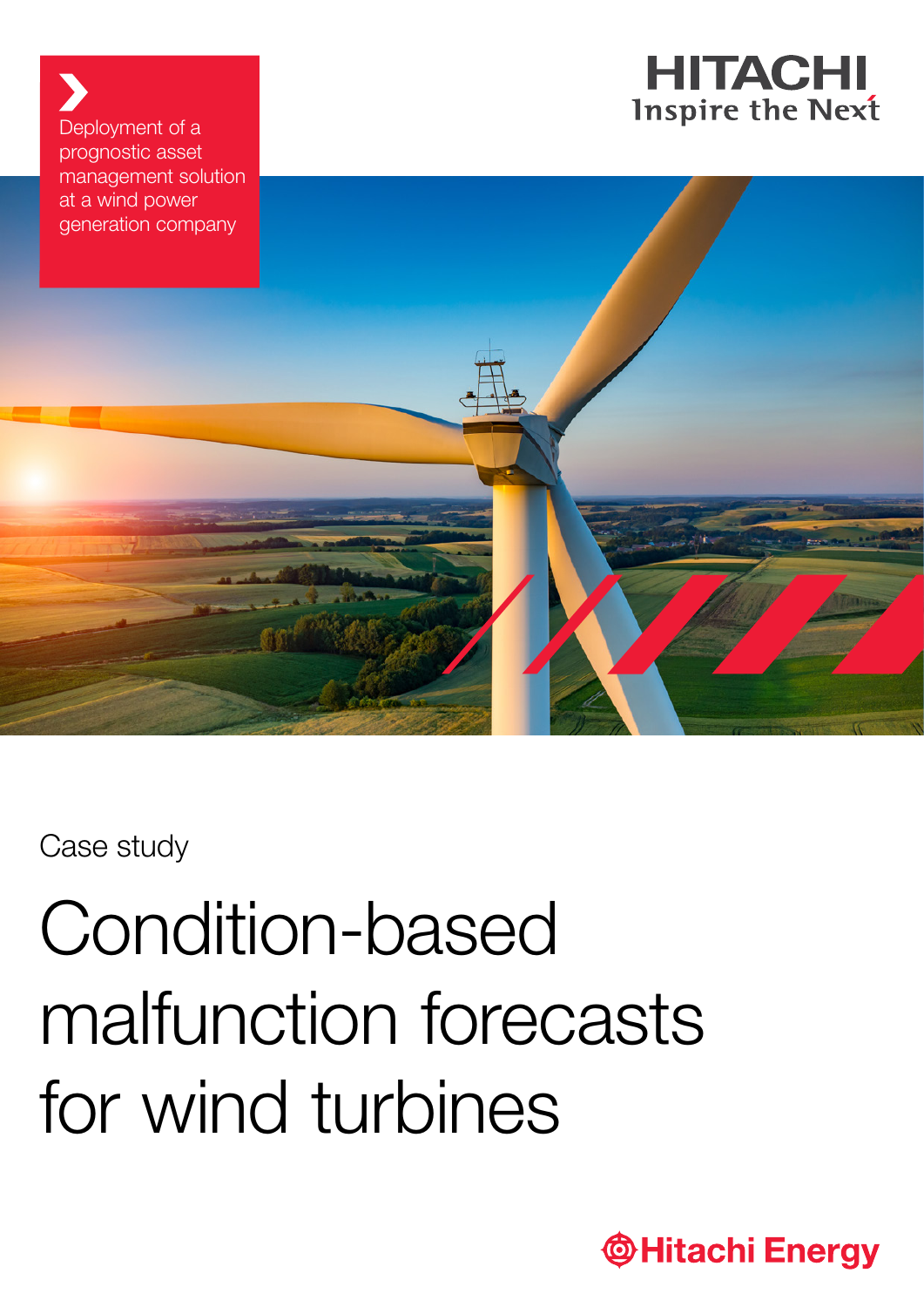**CASE STUDY** CONDITION-BASED MALFUNCTION FORECASTS FOR WIND TURBINES

### The challenges

With an increasing number of wind farms, the company needed a better asset management strategy to reduce costs along the entire value chain. One of the major factors driving asset management cost was unscheduled downtime. Offshore wind farms added additional logistical challenges – marine vessels or helicopters had to be arranged to transport parts and work crews that might not be readily available or might be heavily backlogged. If wind turbine component failures led to unscheduled downtime, wind farms would lose an important share of their capacity for an uncertain period of time, ultimately impacting revenue from electricity sales.

Wind farm operators recognized the value of proactively anticipating breakdowns instead of running wind turbines to failure, and considerable efforts were being made to control and forecast such failures. However, robust data and prognostic analytics were not always available, so expert technicians had to rely on personal experience or "gut feel" to make assetrelated decisions.

To meet their needs, the company selected Lumada Asset Performance Management (APM).

# The customer

One of Europe's largest producers of electricity and heat, the company is a market leader in both onshore and offshore wind power generation, with around 50 wind farms in operation across five countries. Wind power is a growing pillar of the company's business strategy, and the leadership team recognised the importance of optimising operation and asset management as key to ensuring any wind project's profitability.

## The solution

The company knew that Lumada APM's prognostic functions had been successfully deployed previously at another wind farm. This experience proved to be extremely valuable, because the machine learning solution had already been configured to recognize and anticipate wind turbine malfunctions. The Lumada APM team was able to import the company's historical data into the solution and verify that the asset models worked with this new fleet of wind turbines, with minimal adjustments.

Working with the company's in-house analytics team, the onpremises solution was up and running within four weeks. The management team verified that the solution was able to achieve highly accurate prognostic forecasts based only on the available SCADA data. There was still potential to further improve the forecasts by including live operating data collected from the vibration monitoring system.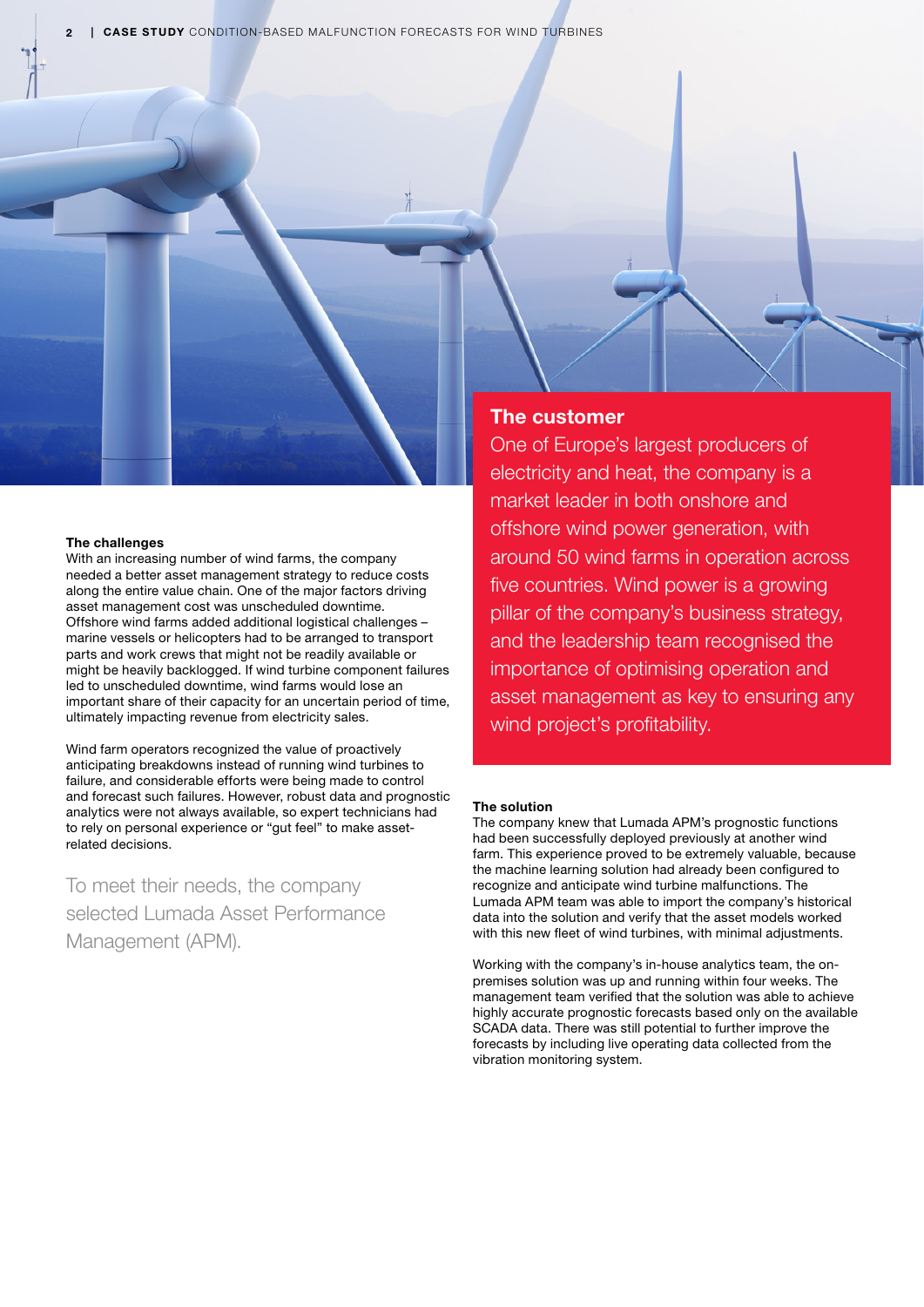# The results

Lumada APM's prognostic reports provide essential information for scheduling asset management activities. From the user-friendly interface, operators are able to anticipate the probabilities of malfunctions and downtime at the overall fleet level, drilling down to the individual turbine units, and finally to the component level such as the main bearing and gearbox. The solution serves as an early warning system, alerting operators to any deviation in the condition of the wind turbines, allowing time for corrective actions to be taken before anomalies can lead to expensive failure and downtime.

The Lumada APM solution provided three major benefits:

- Demonstrated potential reduction of maintenance and downtime costs by anticipating wind turbine gearbox and main bearing defects more than six weeks prior to the events.
- Quantified and differentiated the value of SCADA, vibration and lubricant parameters for effective wind turbine monitoring, diagnostic and prognostic purposes.
- Defined a robust and transparent asset management process that considers downtime risk profiles for wind farms with a multi-week prognostic horizon.